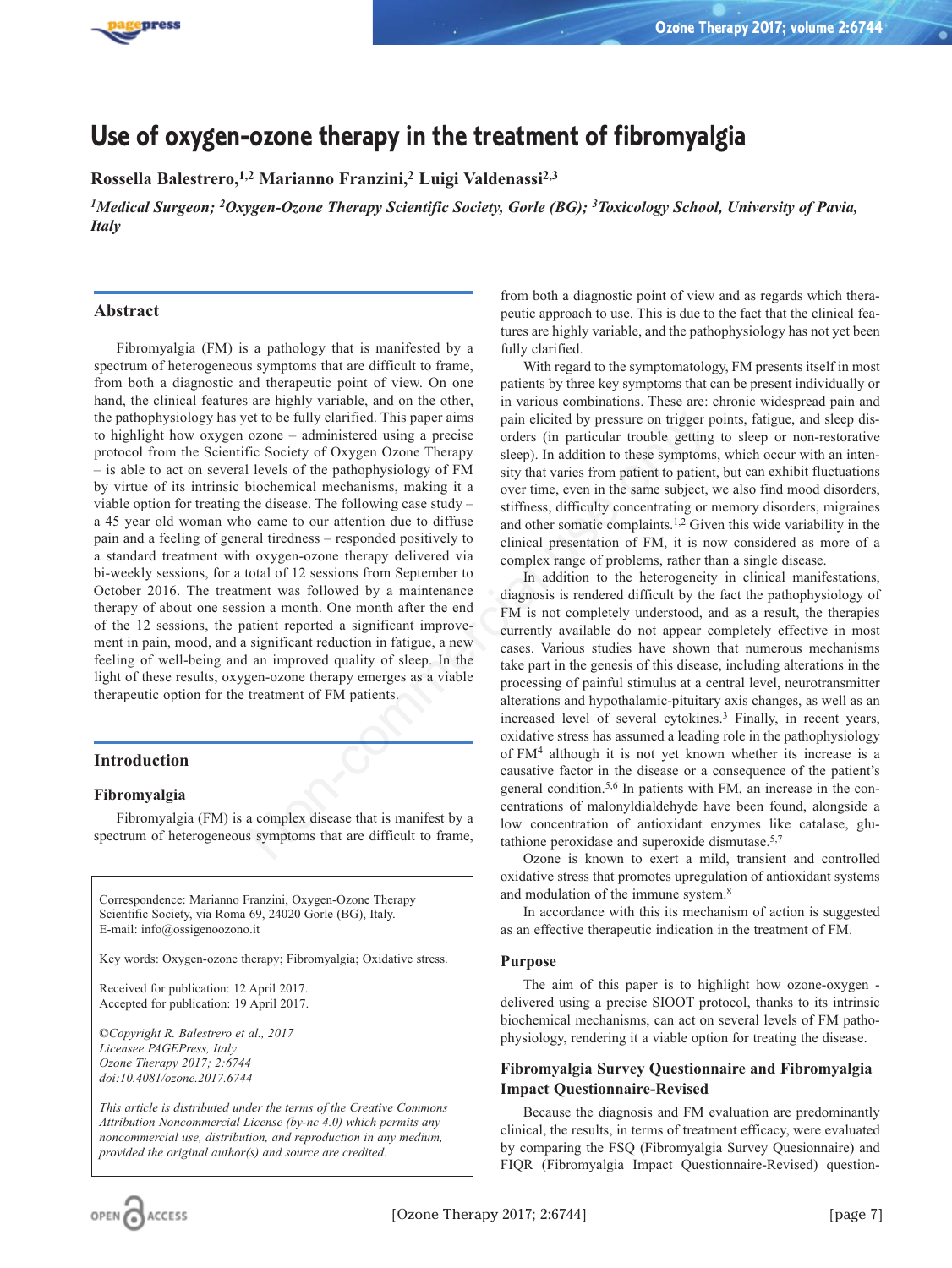naires compiled by the patient before and after the ozone therapy cycle. The FSQ is a questionnaire that uses the diagnostic criteria set by the American College of Rheumatology<sup>9</sup> and it is composed of two different rating scales, to each of which is assigned a score, which when exceeded, indicates a diagnosis of FM. The two scales were the Widsperead Pain Index and Simptoms Severity Scale. The first serves to highlight the presence of pain in 19 parts of the body. The possible scores on this scale are 0 to 19. The second scale takes into account the other symptoms of FM, like sleep disturbance and fatigue as well as the somatic symptoms most commonly found in these patients. Scores range from 0 to 12. The final diagnosis is made when WPI>7 out of 19 sites and SSS>5, or WPI between 4 and 6 and SSS>9, generalised pain must also be present, and the symptoms must have persisted for  $\geq$ 3 months.<sup>9,10</sup> Next to this, to evaluate how effective oxygen-ozone therapy is at reducing pain symptoms, we asked the patient to record, for each region selected using the WPI, the level of pain intensity perceived by her, before and after therapy, using a visual analogic pain scale (VAS).

The FSQ questionnaire, as well as being a valuable tool for diagnosing FM, may also be useful for assessing the severity of the clinical picture. Both scores, on the SSS and WPI scales in fact, correlate directly with the patient's general status, and both scores can be added together to give a score from 0-31 which gives an idea of the severity of the clinical condition.<sup>10</sup> However, to complete the assessment of the patient in this study, we also used the FIQR questionnaire, a tool used to assess the degree of general disability from which deductions can be made regarding the affected individual's quality of life.<sup>11</sup> On the basis of this questionnaire, the score was divided into mild 0-39, moderate 39-59 and severe 59- 100. A device was used for delivery [model: Medical Ozone 95 CPS from Multiossigen Srl [Gorle (BG), Italy] and for Autologous hemotherapy a kit (model: SANO3), specifically certified for use with blood and ozone.

## **Case Report**

#### **Description**

The propositus was a 45-year-old female, who came to our attention because of diffuse pain and a feeling of general fatigue that severely limited her daily activities, to the extent that it became necessary to take a leave of absence from work. The symptoms were reported to have onset at about 20 years of age, with an exacerbation after the age of 30.

The past and recent medical history is negative for other diseases that could potentially be the cause of these symptoms. Blood tests show only a slight increase in the levels of anti-EBV antibodies.

The patient reported that they had been subjected to numerous other tests by different specialists without receiving a precise definition of their disorder. Treatments offered had included the use of muscle relaxants and gabapentinoids, but had never had any effect, and had to be abandoned after a short time. At the beginning of 2016, a diagnosis of FM was suggested, and in September of the same year the patient was seen by a consultant in oxygen-ozone therapy.

At our centre, a full examination was performed and the patient was asked to fill out the FSQ questionnaire which confirmed a diagnosis of FM: Score SSS=7, WPI=15 (total score=22). The patient then filled out the FIQR questionnaire with a final score of 58, indicating a moderate severity. From the case history, the visits and the questionnaires, the following profile emerged.

The patient was evidently suffering, with ever-present widespread pain in the neck and upper back. Stiffness, with functional limitations in executing large movements, and easy fatigability.



They reported high levels of fatigue, and limitations in performing normal daily activities like working or doing housework for a long period, particularly because of the pain. They reported non-restorative sleep, and difficulty falling asleep. The patient clearly displayed the characteristics of an anxiety-depressive trait, which she confirmed herself in the questionnaire. The anxiety component definitely appeared to be dominant. Reduced, albeit slightly, ability to concentrate. The patient also complained of numbness in the hands and feet. A week before the meeting, i.m. Voltaren<sup>®</sup> injections were administered because of an exacerbation of painful symptoms, and then suspended as not effective.

From the interview a major sense of frustration emerged, mainly due to the fact there had been no improvement with any of the therapies performed up to that point. The partial benefit obtained from physical activity has failed at a time when, due to the severe pain, the patient could no longer perform it. The patient is then given an explanation about the rationale for using ozone therapy and, in the absence of contraindications; a treatment plan is suggested that the patient agrees to carry out.

#### **Oxygen-ozone therapy**

From September 2016 to October 2016, the patients underwent a first cycle of 12 biweekly sessions of GAE. These used 150 cc of a mixture per 150 mL of blood, at increasing concentrations from 30 mg/mL up to 50 µg/mL after the first two sessions, alternate with PAE 10 cc. blood and 10 cc oxygen-ozone and rectal insufflation. Proceeding then with a monthly maintenance. At the end of treatment, the patient was asked to fill out the FSQ (always with the VAS scale associated with WPI) and FIQR questionnaires again.

## **Results**

At the end of the therapeutic cycle, the patient continued with a monthly maintenance. One month after the end of 12 sessions, a marked improvement in pain and stiffness was reported, which remained to a very limited extent in those areas previously reported as the most painful, and almost disappeared in others. We noted next to this, a significant reduction in fatigue, a general feeling of well-being and an improved quality of sleep. The mood was also clearly improved, despite the anxiety still being evident. Paresthesias are also omitted. In addition to a clearly lower FSQ questionnaire score, with a score WPI=7 and SSS=1 (total score=8), we also saw a reduction in values obtained using the VAS scale in individual areas of the body that evidenced a reduction of pain very well, and a decrease in the FIQR questionnaire score which fell to a value of 46. These factors indicated to us as a whole, that we had achieved a marked improvement in the severity of the clinical picture and consequently in the patient's quality of life in general. In the SSS and WPI scales in fact,<br>
and the SSS and WPI scales in fact,<br>
and both scores<br>
and both scores<br>
and both scores<br>
and both scores<br>
and this study, we also used the amgmL up to 50 µg/mL after the first two<br>
iten i

## **Discussion**

#### **Pathophysiology of fibromyalgia**

FM is a chronic disorder with a very complex pathophysiology.5 Despite generalised pain being considered the cardinal symptom, others like tiredness and being easily fatigued, non-restorative sleep and mood disorders in the sense of anxietydepression, play a significant role in determining the degree of disability characteristic of this disease.<sup>5</sup> Even the pathogenesis of FM is very complex and, as mentioned earlier, many factors converge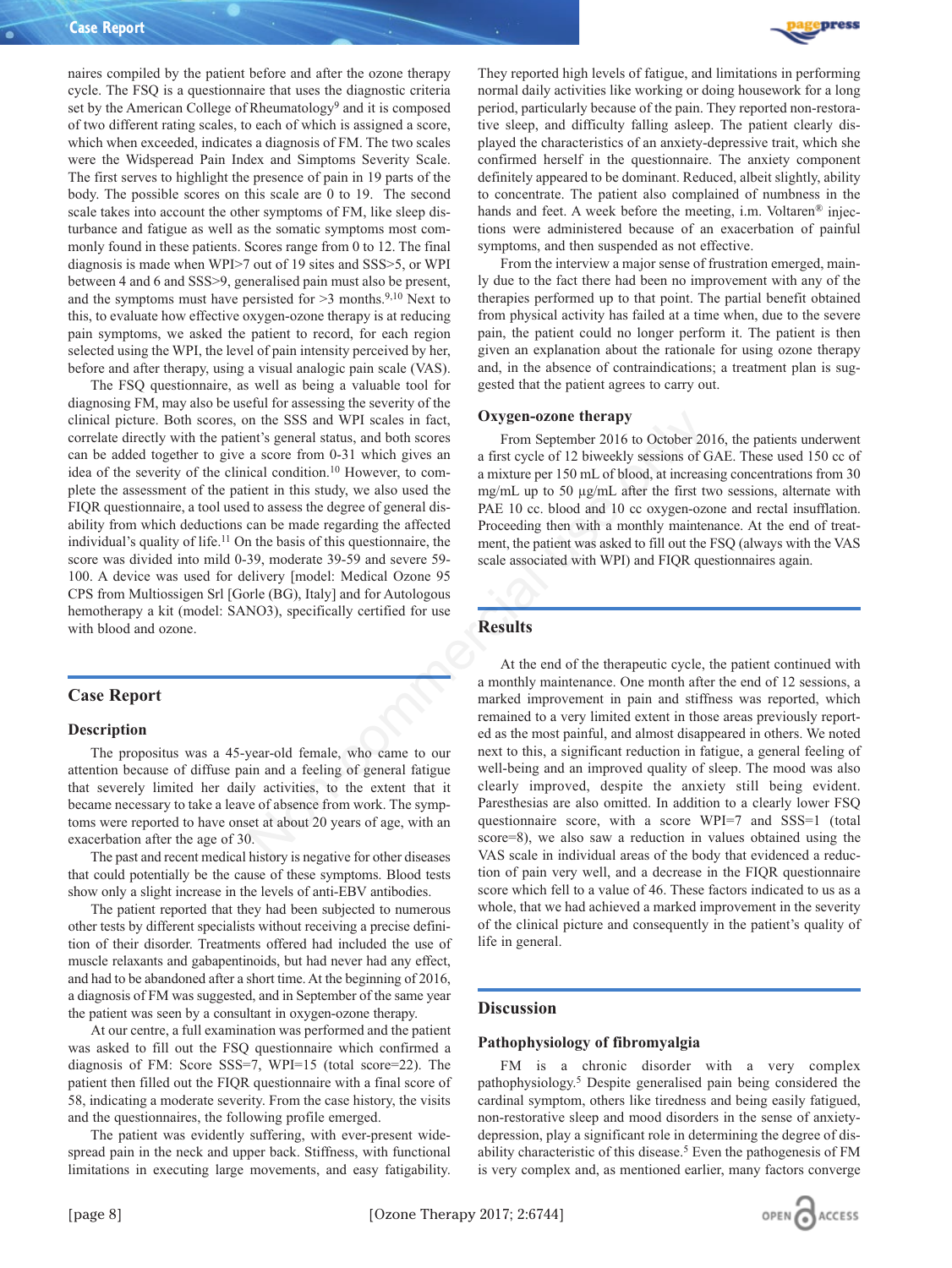

to determine it. These include among others, alterations in the pain transmission-, neuro-hormonal and immune systems.3 Even the increase in cytokines appears to have a role in the genesis of FM symptoms.12 In affected patients in particular, an increased level of certain cytokines (including IL-6 and IL-8, the release of which in turn is probably stimulated by other systems upstream like the sympathetic nervous system, could intervene in causing the symptoms of FM. In fact, as is known, IL-8 promotes sympathetic pain and IL-6 induces hyperalgesia, fatigue and depression.12

More recently, there has been some evidence for the dysregulation of oxidative processes playing a role, in studies that have shown the plasma of FM patients contains increased levels of lipid peroxidation products (LP) and carboxylated proteins, the end result of both being membrane damage induced by ROS,<sup>4,6,13</sup> alongside a reduction in total antioxidant capacity or of antioxidant enzymes such as superoxide dismutase (SOD) and catalase.<sup>4,6,13</sup> Several experimental models have revealed an increase in the production – on several levels – of ROS and other harmful radicals, which go on to interact with cellular structures, resulting in the typical symptoms of FM. Oxidative stresses and ROS such as for example, NO seem therefore to be mainly involved in the pathogenesis of FM even if it is not yet known whether redox equilibrium alterations are a cause or effect of this pathology.5,6

Studies to date have shown how various mechanisms come into play in the body. For example, the cause of H2O2 increases in the neutrophils of these patients, similar to an increase of superoxide of mitochondrial origin in the mononuclear cells of the peripheral blood,4,14 can be explained by a CoQ10 deficiency in patients with FM.4 CoQ10 is a vital element in the respiratory chain, and its reduction leads to a decrease in the expression of proteins involved in mitochondrial oxidative phosphorylation, and to a reduction in mitochondrial membrane potential and an increase in ROS production.14

From a physiological point of view also, we know that the production of LP reflects precisely the intracellular ROS increase which in turn is involved in the etiology of one of the major symptoms of FM: pain.4 In fact, for example, superoxide radicals play a role in the genesis of pain, both by sensitizing the peripheral and central nervous systems, and thereby altering nociception, as well as by activating the release of certain cytokines, such as IL-8.4 NO also promotes the excessive release of excitatory amino acids and substance P from presynaptic terminals afferent to the dorsal horn of the spinal cord, which are hyperstimulated,5,15 which seems to partly explain the alterations in processing the painful stimulus.<sup>5,16</sup>

At the same time, there were also effects at the level of the muscle layer. In fact, damage to the sarcolemma produced by ROS would cause pain as well as muscle stiffness, $\frac{7}{1}$  so much that there were significant correlations between the levels of antioxidants (in both serum and plasma) and the pains and stiffness, as assessed by appropriate measurement scales.4,13,14 Furthermore, oxidative stress induces an alteration of muscle metabolism with increases in intracellular calcium and consequently the loss of potassium from the sarcomere: therefore sensitisation of the nociceptors increases, and this results once more in pain, weakness and muscle stiffness.5,17 In these patients as a rule, therefore, structural alterations are observed in muscle, a factor which further reduces tissue oxygenation, leading to the accumulation of agents that peroxidise the lipid membrane,<sup>5</sup> thus establishing a self-fuelling vicious circle.

Accumulation of LP on the other hand, has been linked to another typical symptom of FM: fatigue.4 High levels of LP have been demonstrated in chronic fatigue syndrome, a condition that has a high level of comorbidity with FM.<sup>4</sup> It also seems likely that it plays a role in the induction of depression.<sup>18</sup> All these data confirm a role for oxidative stress in the genesis of FM.

#### **Mechanisms of action of ozone**

[Oxygen-ozone therapy](https://www.austinozone.com) is a method that, by using a gas mixture called medical oxygen, exploits the inherent properties of ozone same to invoke a moderate and transient oxidative stress when the ozone comes into contact with various parts of the body's biochemistry.19-22 Nowadays, the paradoxical action of ozone – which despite being an oxidizing molecule, actually increases the antioxidant properties of the main redox systems – are well known.<sup>19-21</sup> The mechanism behind ozone's paradoxical action is as follows.

Soon after coming into contact with the blood, the ozone dissolves and reacts immediately with various reducing molecules like unsaturated fatty acids containing double bond (PUFA's), antioxidizing agents and other molecules, to generate reactive oxygen species (ROS).<sup>19,23-26</sup> In particular, its reaction with PUFA's generates LP and hydrogen peroxide. The toxicity of these molecules is largely neutralised by enzymatic antioxidant systems like glutathione-transferase and aldehyde dehydrogenase, which are commonly present in our body, while the products of these reactions act as secondary messengers that stimulate further synthesis of antioxidant enzymes.19,22,24 Obviously, the ozone must be administered in quantities that allow us to achieve a therapeutic effect that protects against radicals, and is non-toxic; the concentrations commonly used for medical purposes are fully compatible with this. Ozone also has effects on lipid, carbohydrate and protein metabolism, and induces a reduction in circulating cytokines and therefore of the inflammatory state. Besides that, ozone can also improve the circulation and therefore tissue oxygenation, helping to reduce ischaemic/hypoxic states.27

#### **Therapeutic suggestions**

Current guidelines suggest a combination of drug- and nondrug therapy, where the latter term primarily means patient education, exercise and cognitive behavioural therapy.28 As for the drugs chosen for treating this disease, those for which there is most evidence are pregabalin, duloxetine and milnacipran, followed by amitriptyline and cyclobenzaprine.29 Other drugs with at least one positive *clinical trial* are for example, several *selective* serotinin uptake inhibitors, gabapentin and tramadol.<sup>29</sup> However, none of the currently available drugs are fully effective across the entire spectrum of FM symptoms, which include pain, fatigue, sleep disturbances and depression.29 Therapeutic combinations of these drugs are another option that has yet to be further investigated in clinical trials.29 re to be mainly involved in the patho-<br>
istered in quantities that allow us to<br>
not yet known whether redox equilibri-<br>
not or effect of this pathology.<sup>5,6</sup><br>
hown how various mechanisms come<br>
this. Ozone also has effects

In addition, with regard to non-drug options the entity responding to these therapies often exceeds results obtained with the drugs, <sup>28</sup> which, apart from being ineffective, are also burdened by side effects. The greatest benefit was seen in an overall functional improvement, and these results were confirmed over time.28,30,31 However, availability, compliance, and maintenance over the long term are the main limitations for these forms of therapy.<sup>28</sup> EULAR,<sup>32</sup> the latest review of FM treatment, emphasises the need to properly inform and educate patients about their disease and the usefulness of moderate aerobic exercise, such as yoga or meditation, amongst others. There are, however, studies that have compared various physical activities in an effective way to determine which is best when the choice is based on the patient's own abilities.

In accord with these mechanisms of action, oxygen-ozone therapy is a valid therapeutic option for treating FM, and is suitable in a panorama where both the poor efficacy of the treatments proposed up to now, plus the extreme variability of the clinical picture requires a continuous adjustment of therapy, making it difficult to maintain high patient compliance. Some studies have investigated the effectiveness of ozone for treating FM, both via  $GAE27$  or via rectal insufflation.<sup>5</sup> These have reported promising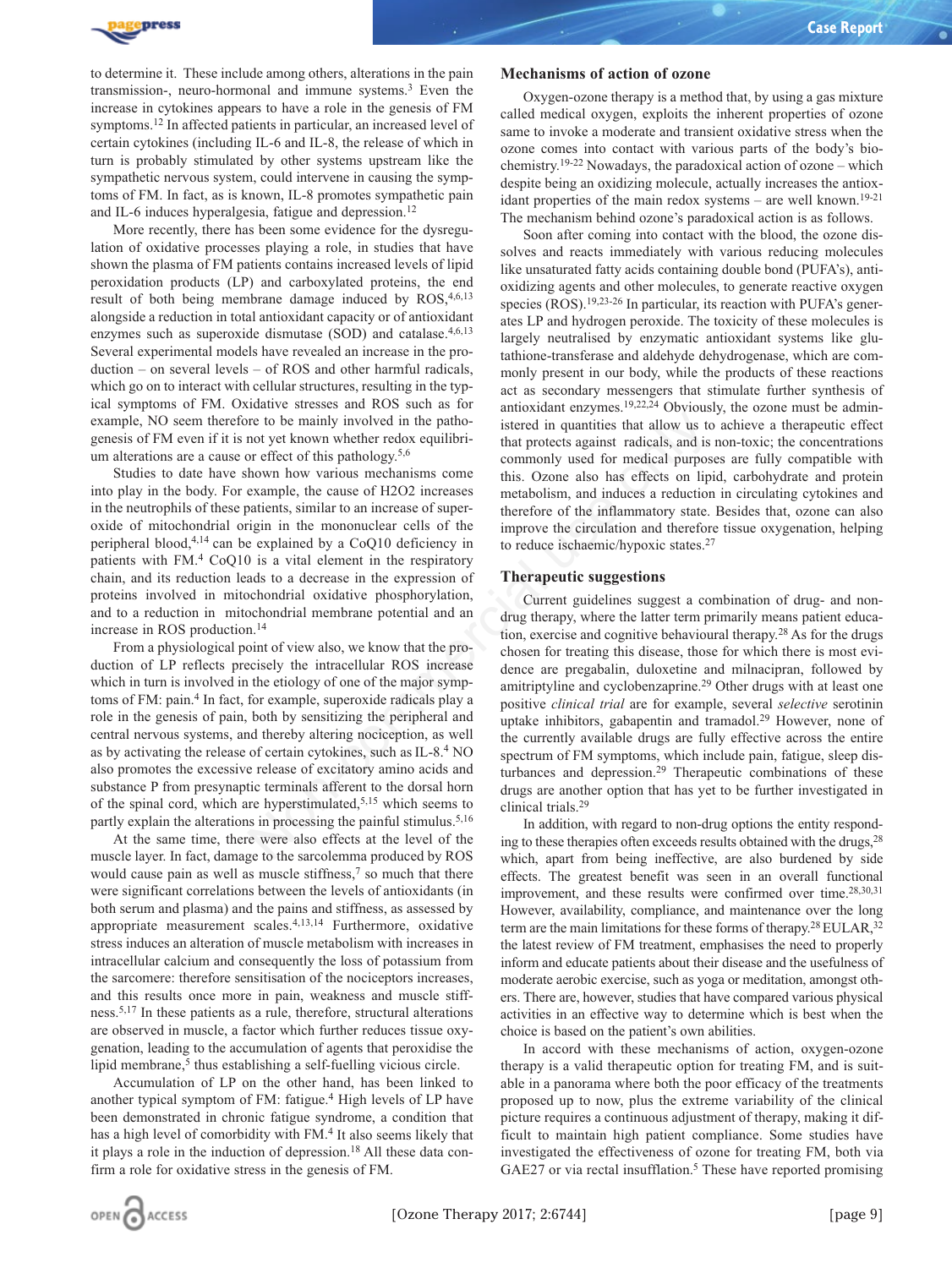results with high percentage response rates in treated patients. This is an improvement from the clinical point of view, which involved not only the *pain* aspect of the condition, but also a general improvement of other conditions, including mood. Improvements were also evident from a compliance perspective: the treatment had no side effects and, with a maintenance time of approximately one session per month, it was very well tolerated by almost all of the patients.

## **Conclusions**

The case we followed responded positively to a standard treatment with oxygen-ozone therapy administered via biweekly GAE sessions, for a total of 12 sessions, followed by a maintenance treatment of about one session per month.

In view of the findings of studies on the pathophysiology of FM, as well as the biochemical properties of ozone, ozone-oxygen therapy thus appears to definitely be a valid therapeutic option for the treatment of patients with FM. Due to the poor efficacy of the drugs used to date, in fact and aggravated by the presence of numerous side effects, there does not appear to be an adequate treatment for the disease.33-35 In addition, studies conducted so far with non-drug therapies, such as exercise and cognitive-behavioural therapy, even though some have reported positive results, do not provide accurate guidelines or indicate the most effective practice from the others.

All these factors greatly reduce the patient's adherence to treatment, and those who found no improvement in their quality of life, have tended to abandon them. This further fuels their depressive state. With oxygen-ozone therapy however, the patient experiences a feeling of general well-being, due certainly to a reduction of the painful symptoms, which was also well demonstrated in our clinical case, but is also the result of an improvement in the asthenia. This is due to a greater oxygenation of tissues caused by the ozone. The improvements in mood and quality of sleep are also important factors in the overall status of these patients. Due to the poor efficacy of the drugs<br>
11. Bennett RM, Friend R, Jones KD, et<br>
ted by the presence of numerous side impact questionaire (FIQR): variable and adequate treatment for the dis-<br>
properties. Arthritis Res Ther

Apart from this, there were no side effects in this case or in any of the patients treated in larger trials5,27 and the degree of *compliance* with therapy was total.

The main limitation of studies carried out in this area to date is the small number of patients on which they were conducted. The hope is that, thanks to the greater spread of this medical practice, it will be possible to undertake more studies to encourage use in a wider number of patients.

In this paper, we have taken the opportunity of presenting a clinical case we treated successfully to compile a *review* about FM and its treatment with oxygen-ozone therapy, to confirm, once again, its effective therapeutic efficacy.

### **References**

- 1. Mease P, Arnold LM, Choy EH, et al. Fibromyalgia syndrome module at OMERACT 9: domain construct. J Rheumatol 2009;36:2318-29.
- 2. Mease P. Fibromyalgia syndrome: review of clinical presentation, pathogenesis, outcome measures, and treatment. J Rheumatol 2005;32:6-21.
- 3. Howard S, Smith MD, Harris R, Clauw D. Fibromyalgia: an afferent processing disorder leading to a complex pain generalized syndrome. Pain Physician 2011;14:217-45.
- 4. Cordero MD. Oxidative stress in fibromyalgia: pathophysiolo-



gy and clinical implications. Reumatol Clin 2011;7:281-3.

- 5. Hidalgo-Tallon J, Menendez-Cepero S, Vilchez JS, et al. Ozone therapy as add-on treatment in fibromyalgia management by rectal insufflation: an open-label pilot study. J Altern Complement Med 2013;19:238-42.
- 6. Ozgocmen S, Ozyurt H, Sogut S, et al. Antioxidant status, lipid peroxidation and nitric oxide in fibromyalgia: etiologic and therapeutic concerns. Rheumatol Int 2006;26:598-603.
- 7. Iqbal R, Mughal MS, Arshad N, et al. Pathophysiology and antioxidant status of patients with fibromyalgia. Rheumatol Int 2011;31:149-52.
- 8. Bocci V, Di Paolo N. Oxygen-ozone therapy in medicine: an update. Blood Purif 2009;28:373-6.
- 9. Wolfe F, Clauw DJ, Fitzcharles MA, et al. The American College of Rheumatology preliminary diagnostic criteria for fibromyalgia and measurement of symptom severity. Arthr Care Res 2010;62:600-10.
- 10. Häuser W, Ablin J, Perrot S, Fitzcharles MA. Management of fibromyalgia: key messages from recent evidence-based guidelines. Polish Arch Int Med 2017;2017:127.
- 11. Bennett RM, Friend R, Jones KD, et al. The revised fibromyalgia impact questionnaire (FIQR): validation and psychometric properties. Arthritis Res Ther 2009;11:R120.
- 12. Wallace DJ, Linker-Israeli M, Hallegua D, et al. Weisman cytokines play an aetiopathogenetic role in fibromyalgia: a hypotesis and pilot study. Reumathology 2001;40:743-9.
- 13. Altindag O, Celik H. Total antioxidant capacity and the severity of the pain in patients with fibromyalgia. Redox Rep 2006;11:131-5.
- 14. Cordero MD, De Miguel M, Moreno Fernández AM, et al. Mitochondrial dysfunction and mitophagy activa- tion in blood mononuclear cells of fibromyalgia patients: implications in the pathogenesis of the disease. Arthritis Res Ther 2010;12:R17.
- 15. Schaible HG, Ebersberger A, von Banchet GS. Mechanisms of pain in arthritis. Ann NY Acad Sci 2001;966:343-54.
- 16. Staud R, Vierck CJ Jr, Cannon RC, et al. Abnormal sensitization and temporal summation of second pain (wind-up) in patients with fibromyalgia syndrome. Pain 2001;91:165-75.
- 17. Bengtsson A. The muscle in fibromyalgia. Rheumatology 2002;41:721-4.
- 18. Al-Gebouri AG, Al-Mashhadani Z, Al-Osami MH, Turki KM. Lipid peroxidation and oxidative stress in patients with fibromyalgia syndrome. Iraqi Postgr Med J 2011;10:101-5.
- 19. Valdenassi L, Franzini M, Simonetti V, Ricevuti G. Oxygenozone therapy: paradoxical stimulation of ozone. Ozone Therapy 2016;1:5837.
- 20. Muñoz A. Design and analysis of studies of the health effects of ozone. Environ Health Perspect 1993;101:231-5.
- 21. Plopper CG, Duan X, Buckpitt AR, Pinkerton KE. Dosedependent tolerance to ozone. Site-specific elevation in antioxidant enzymes in the lung of rats exposed for 90 days or 20 months. Toxicol Appl Pharmacol 1994;127:124-31.
- 22. Bocci V, Borrelli E, Travagli V, Zanardi I. The ozone paradox: ozone is a strong oxidant as well as a medical drug. Med Res Rev 2009;29:646-82.
- 23. Bocci V. Ozone therapy today. Proc. 12th World Congress of the International Ozone Association. Ozone in Medicine. Lille: Tours- Instaprint; 1995. pp 13-27.
- 24. Stone JR, Yang S. Hydrogen peroxide: a signaling messenger. Antioxid Redox Signal 2006;8:243-70.
- 25. Rilling SH. The basic clinic applications of ozone therapy. OzoNachrichten 1985;1/2:7-17.
- 26. Viebahn R. The use of ozone in Medicine. Berlin; Haugh Publ.: 1994.